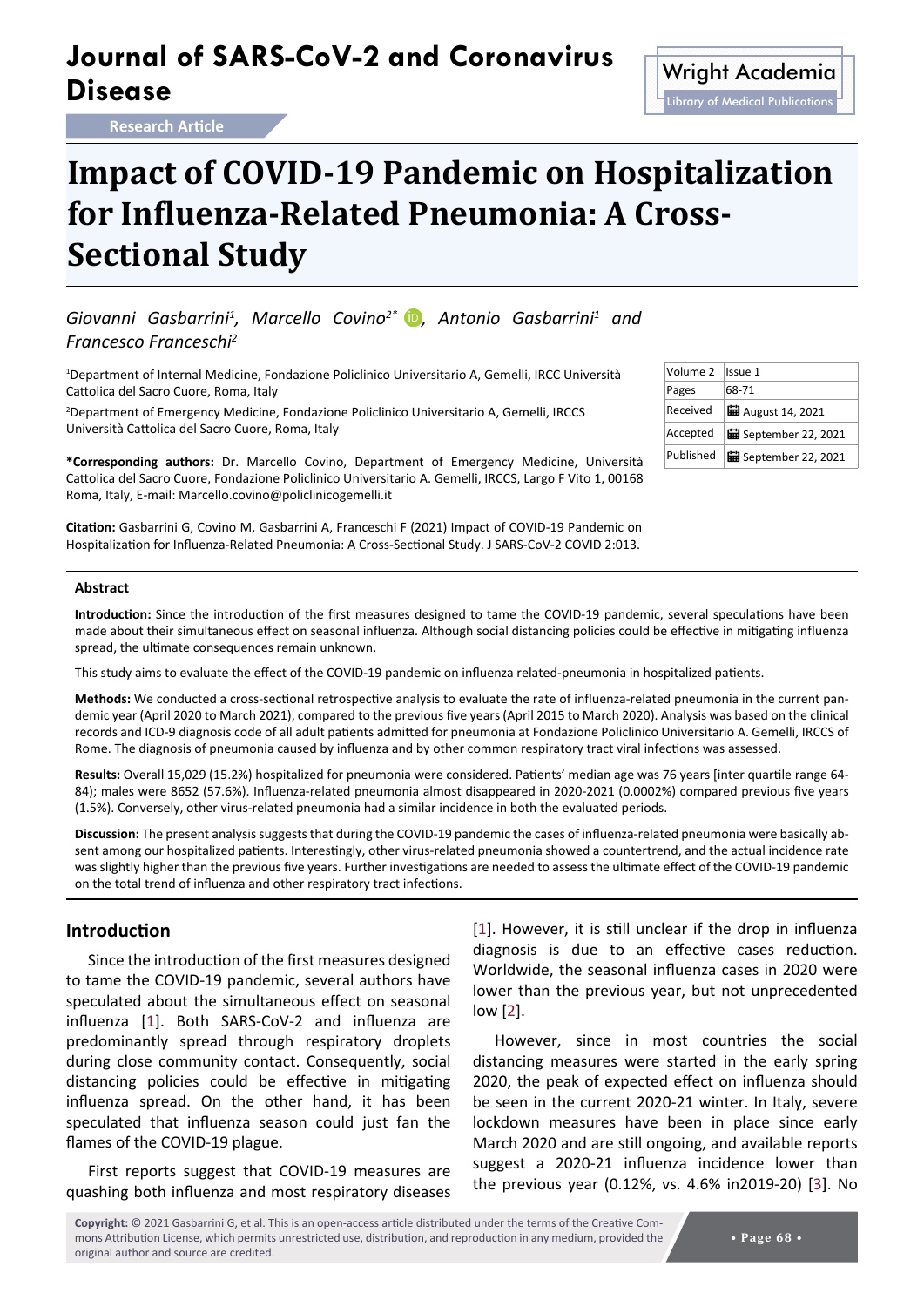data are available regarding hospitalized patients and influenza-related pneumonia.

## **Methods**

## **Study design**

We conducted a cross-sectional retrospective analysis to evaluate the rate of influenza-related pneumonia in the current pandemic year (April 2020 to March 2021), compared to the previous five years (April 2015 to March 2020).

Analysis was based on the clinical records and ICD-9 diagnosis code of all adult patients admitted for pneumonia through the Emergency Department (ED) of Fondazione Policlinico Universitario A. Gemelli, IRCCS of Rome.

We selected all patients admitted for pneumonia during the study period, and compared the diagnosis of influenza in the pandemic period compared to the previous five years. To correct our analysis for the number of tests made for viral pneumonia, we assessed the diagnosis of pneumonia due to other common respiratory tract viral infections.

Among the patients admitted for pneumonia, we identified those with flu-related pneumonia diagnosis, as well as those with pneumonia of other etiology, including COVID-19, other Corona viruses, and common respiratory tract infections.

For each patient, the flu-related pneumonia diagnosis was based on the ICD-9 coding at discharge. The diagnosis of flu infection, such as COVID-19 diagnosis, was assessed in our institution by nasopharyngeal swab molecular analysis. Patients with overlapping or uncertain clinical and radiological findings, based on the institutional protocols, had repeated sample analyses to assess the final diagnosis.

## **Study outcomes**

The primary study outcome was the incidence of flurelated pneumonia in the COVID-19 pandemic period compared to the 5 previous years.

As secondary endpoints, we evaluated the overall outcome of these patients, including the length of hospital stay (LOS), the need for mechanical ventilation (VM), and the in-hospital deaths.

### **Statistical analysis**

Continuous variables were reported as median [inter quartile range], and are compared at univariate analysis by Mann-Whitney U test. Categorical variables were reported as absolute number (percentage), and are compared by Chi-square test (with Fisher's test if appropriate).

A two-sided p ≤ 0.05 was considered significant. Data were analyzed by SPSS v25® (IBM, Armonk NY, USA).

## **Statement of ethics**

The study was conducted in accordance with the Declaration of Helsinki and its later amendments, and was approved by the local Institutional Review Board (IRB #001705520).

#### **Results**

Overall 99,088 patients ≥ 18 years were hospitalized (males 53.9%) in the evaluated period. Among these 15,029 (15.2%) had a pneumonia diagnosis and were considered. Patients median age was 76 years [inter quartile range 64-84); males were 8652 (57.6%).

Influenza-related pneumonia almost disappeared in 2020-2021 (0.0002%) compared previous five years (1.5%) [\(Figure 1](#page-2-0)). Conversely, other virus-related pneumonia had a similar or higher incidence compared to 2015-2019. ([Table 1](#page-3-3)) shows the comparison between the pandemic period and the previous five years.

#### **Discussion**

The present analysis suggests that during the COVID-19 pandemic the cases of influenza-related pneumonia were basically canceled. This finding suggests a very low incidence of flu in the general population during the period. Indeed, most people with flu do not seek medical assistance and do not need hospital admission. Thus, in any given country the overall incidence of flu in the population is mostly speculative, and is often derivate from questionnaires and absences from work in the "flu season". For this reason, we evaluated the "flu pneumonia" cases, which are an objective surrogate of the overall incidence of flu in the general population.

Interestingly, although the overall cases of flu-related pneumonia were scarce in the pandemic period, the other virus-related pneumonia showed a countertrend, and the actual incidence rate was slightly higher than the previous five years. This could either be related to a more accurate viral screening of the hospitalized patients, or to a different effect of pandemic measures on the spreading of these viruses.

It should be pointed out that increased influenza vaccination could not explain these findings, since although increased in 2021, the overall coverage in the Italian population barely reaches 17% [[4](#page-3-4)].

The extensive use of personal protection devices, such as face masks, and increased hand hygiene, could be advocated for this impressive reduction [\[5\]](#page-3-5). Similarly, the severe lockdown measures could have indeed played a positive effect.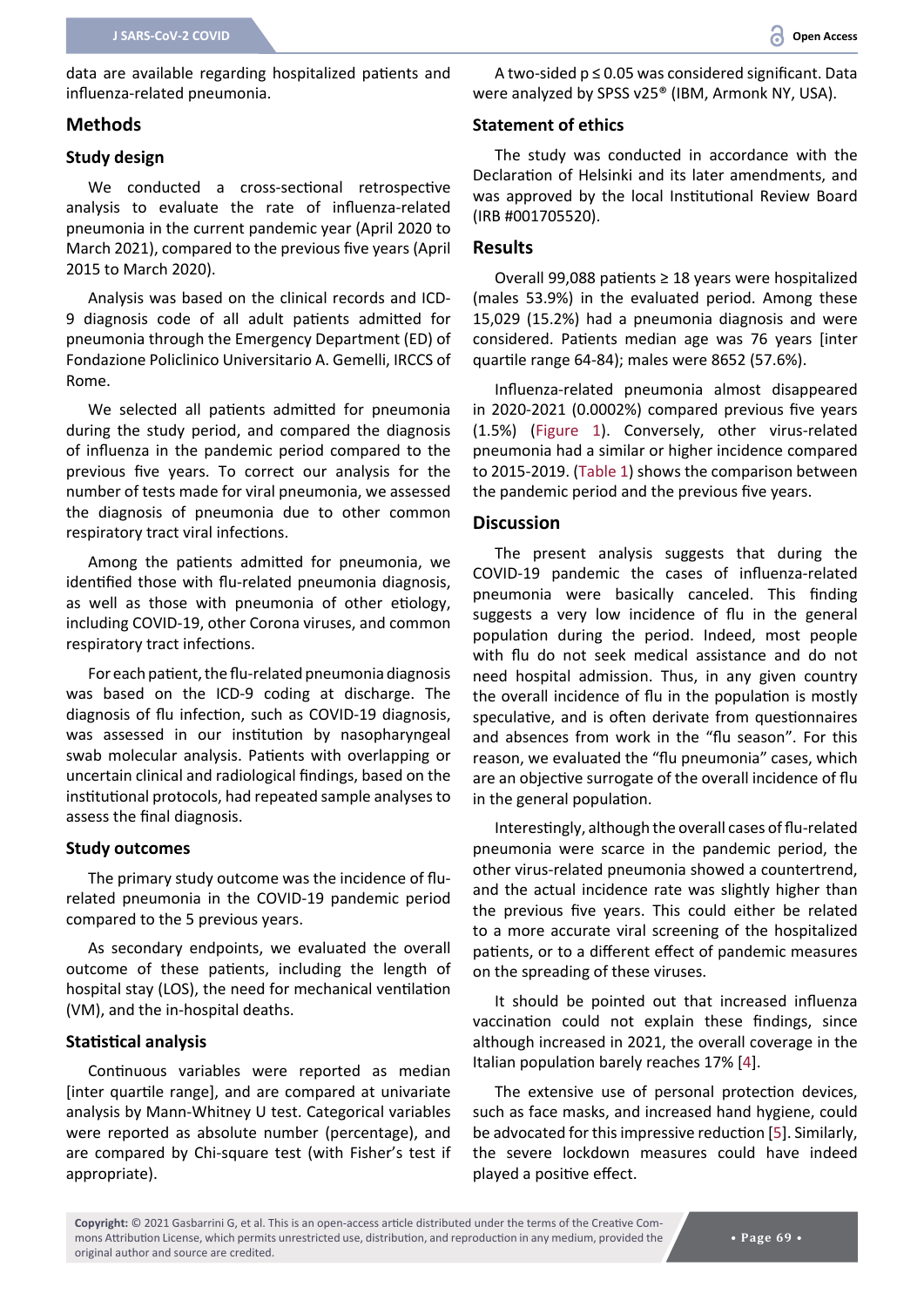<span id="page-2-0"></span>

**Figure 1:** Absolute percentage of patients with pneumonia positive for influenza and other respiratory viruses in the "pandemic" period compared to the mean percentage in the previous five years.